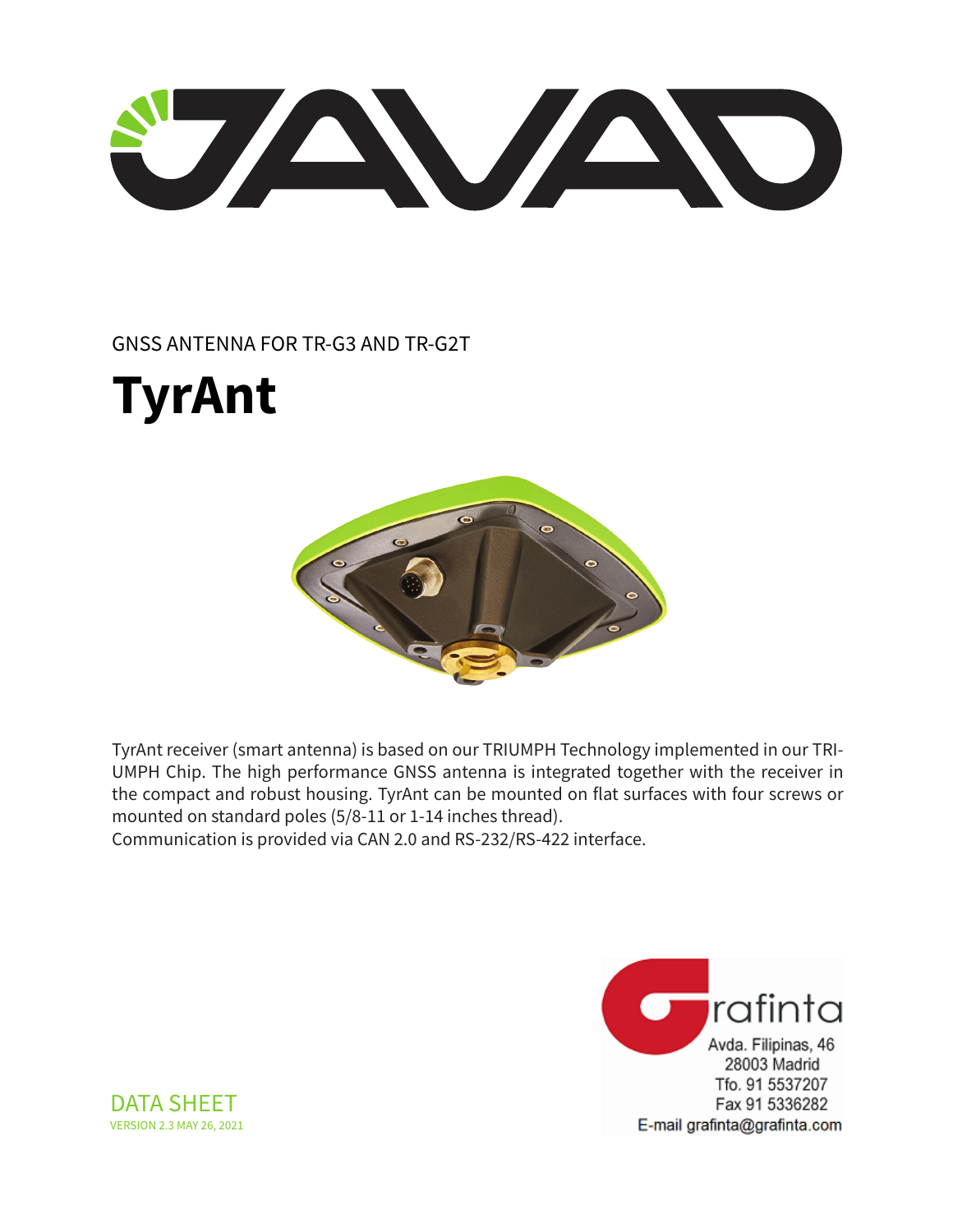# **TyrAnt**

## Specifications

#### **STANDARD CONFIGURATION**

- Total 216 All-In-View Channels
- GPS L1 for G3 version and
- GPS L1/L2/L2C/L5 for G2T
- GLONASS L1 for G3 version
- Update Rate 1 Hz
- RAIM
- Memory 0 MB
- CAN 2.0 (1Mbps)
- Internal GNSS Antenna

#### **OPTIONAL FEATURES**

- Galileo E1/E5A
- BeoDou B1
- QZSS
- SBAS
- Update Rate 5 Hz, 10 Hz, 20 Hz, 50 Hz, 100 Hz
- RTK Rate 1 Hz, 5 Hz, 10 Hz, 20 Hz, 50 Hz,100 Hz
- Data Recording up to 256 MB
- Multi-Base Code Differential
- Rover

#### **TRACKING SPECIFICATION**

- Code Differential Base
- Advanced Multipath Reduction
- Heading Determination
- Spectrum Data Ouput
- CAN Open Interface
- RS-232/RS-422 Serial Port (460.8 kbps)

| m.                                                                                                                      |  |
|-------------------------------------------------------------------------------------------------------------------------|--|
|                                                                                                                         |  |
| <b>CAVAD</b>                                                                                                            |  |
| TyrAnt-G3 p/n 01-570901-01<br>9-35V PP 130mA EN60950-1<br>$\sin\left[\frac{\pi}{3}\right]$ 1015<br>FC CE<br>Made in USA |  |





| TyrAnt-G3  | GPS C/A, P1;<br>Galileo E1 (B+C);<br>GLONASS C/A, P1;<br>QZSS C/A, L1C(I+Q), SAIF;<br>Beidou B1;<br>SBAS <sub>L1</sub>                               |
|------------|------------------------------------------------------------------------------------------------------------------------------------------------------|
| TyrAnt-G2T | GPS C/A, P1, P2, L2C (L+M), L5 (I+Q);<br>Galileo E1 (B+C), E5A (I+Q);<br>QZSS C/A, L1C(I+Q), L2C (L+M), L5 (I+Q), SAIF;<br>Beidou B1;<br>SBAS L1, L5 |

#### **PERFORMANCE SPECIFICATIONS**

| Autonomous                          | < 2m                                                                                                    |  |
|-------------------------------------|---------------------------------------------------------------------------------------------------------|--|
| Static, Fast Static Accuracy        | Horizontal: 0.3 cm + 0.1 ppm $*$ base_line_length $*$<br>Vertical: 0.35 cm + 0.4 ppm * base_line_length |  |
| Kinematic Accuracy                  | Horizontal: 1 cm + 1 ppm * base_line_length<br>Vertical: 1.5 cm + 1 ppm * base_line_length              |  |
| RTK (OTF) Accuracy                  | Horizontal: 1 cm + 1 ppm * base_line_length<br>Vertical: 1.5 cm + 1 ppm * base_line_length              |  |
| <b>DGPS Accuracy</b>                | < 0.25 m post processing; < 0.5 m real-time                                                             |  |
| Cold / Warm start/<br>Reacquisition | $\le$ 35 seconds / $\le$ 5 seconds / $\le$ 1 second                                                     |  |
| BAILIER CRECIEIC                    |                                                                                                         |  |

#### **POWER SPECIFICATION**

External power input  $+10$  to +35 V DC

#### **GNSS ANTENNA SPECIFICATIONS**

| <b>GNSS Antenna Type</b>   | Integrated Microstrip (Zero Centered)                        |  |
|----------------------------|--------------------------------------------------------------|--|
| <b>Ground Plane</b>        | Antenna on a flat ground plane                               |  |
| I/O                        |                                                              |  |
| <b>Communication Ports</b> | CAN 2.0 (1Mbps)<br>1x serial (RS232/RS422) up to 460.8 kbps; |  |
| <b>External Power port</b> | 1 port (combined with communication port)                    |  |

\* For good observation conditions and proper length of observation session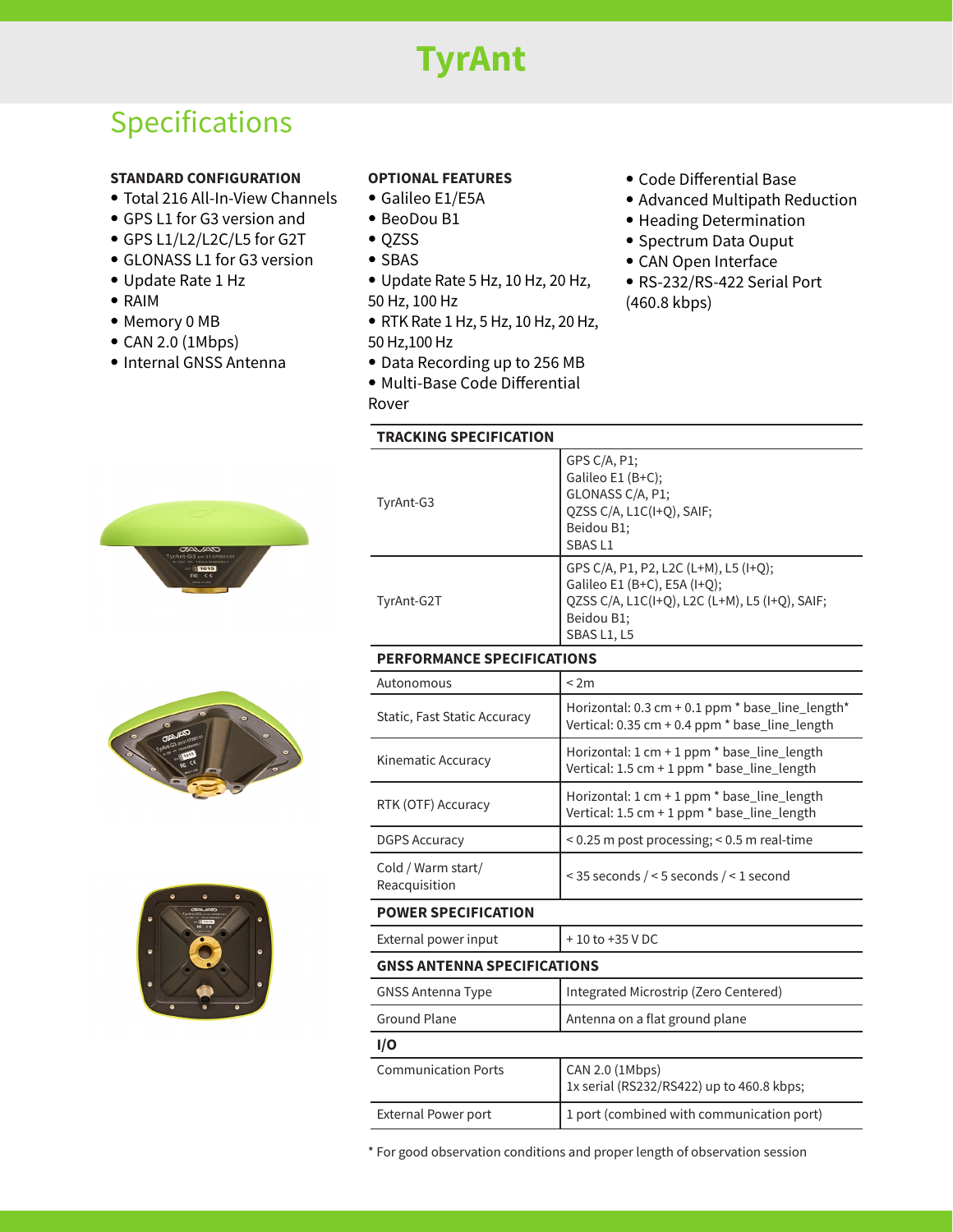

| <b>RADIO SPECIFICATIONS</b>         |                                                                   |  |
|-------------------------------------|-------------------------------------------------------------------|--|
| <b>UHF/VHF Radio</b>                | External (JLink 3G type)                                          |  |
| Internal Memory                     | Up to 256 MB of on-board non-removable memory<br>for data storage |  |
| Raw Data Recording                  | Up to 100 times per second (100Hz)                                |  |
| <b>REAL TIME DATA</b>               |                                                                   |  |
| Input/Output                        | JPS, RTCM SC104 v. 2.x and 3.x, CMR                               |  |
| Output                              | NMEA 0183 v. 2.x and 3.0, BINEX                                   |  |
| <b>ENVIRONMENTAL SPECIFICATIONS</b> |                                                                   |  |
| Enclosure                           | Aluminum and plastic, waterproof IP67                             |  |
| Mounting                            | 5/8-11 or 1-14 inches mount, or 4 holes M5                        |  |
| Operating / Storage<br>Temperature  | -40° C to +80° / -45° C to +85° C                                 |  |
| Humidity                            | 100% condensing                                                   |  |
| Shock                               | Survives a 2 m drop onto hard surface                             |  |
| Dimensions                          | 5.51 x 5.51 x 2.44 in (140 x 140 x 62 mm)                         |  |
| Weight                              | $1.10$ lbs $(0.5 \text{ kg})$                                     |  |

### RS422/RS232/CAN Connector

The connector is a sealed M12, 8 pin Male receptacle, FM, M16x1.5, flying lead connector Binder-USA p/n 09-3481-700-08.

| #              | <b>SIGNAL NAME</b> | <b>DIR</b> | <b>DETAILS</b>                     |
|----------------|--------------------|------------|------------------------------------|
|                | <b>PWR IN</b>      | P          | Bus power, +10 to +35 V DC, 250 mA |
| $\overline{2}$ | GND                |            | Ground                             |
| 3              | 422 TX+/RTS        | O          | Port TX+ line/RTS                  |
| 4              | 422_TX-/TX         | O          | Port TX- line/TX                   |
| 5              | 422 RX+/CTS        |            | Port RX+ line/CTS                  |
| 6              | 422_RX-/RX         |            | Port RX- line/RX                   |
|                | CAN H              | I/O        | CAN H bus line (dominant high)     |
| 8              | CAN L              | I/O        | I/O CAN_H bus line (dominant low)  |